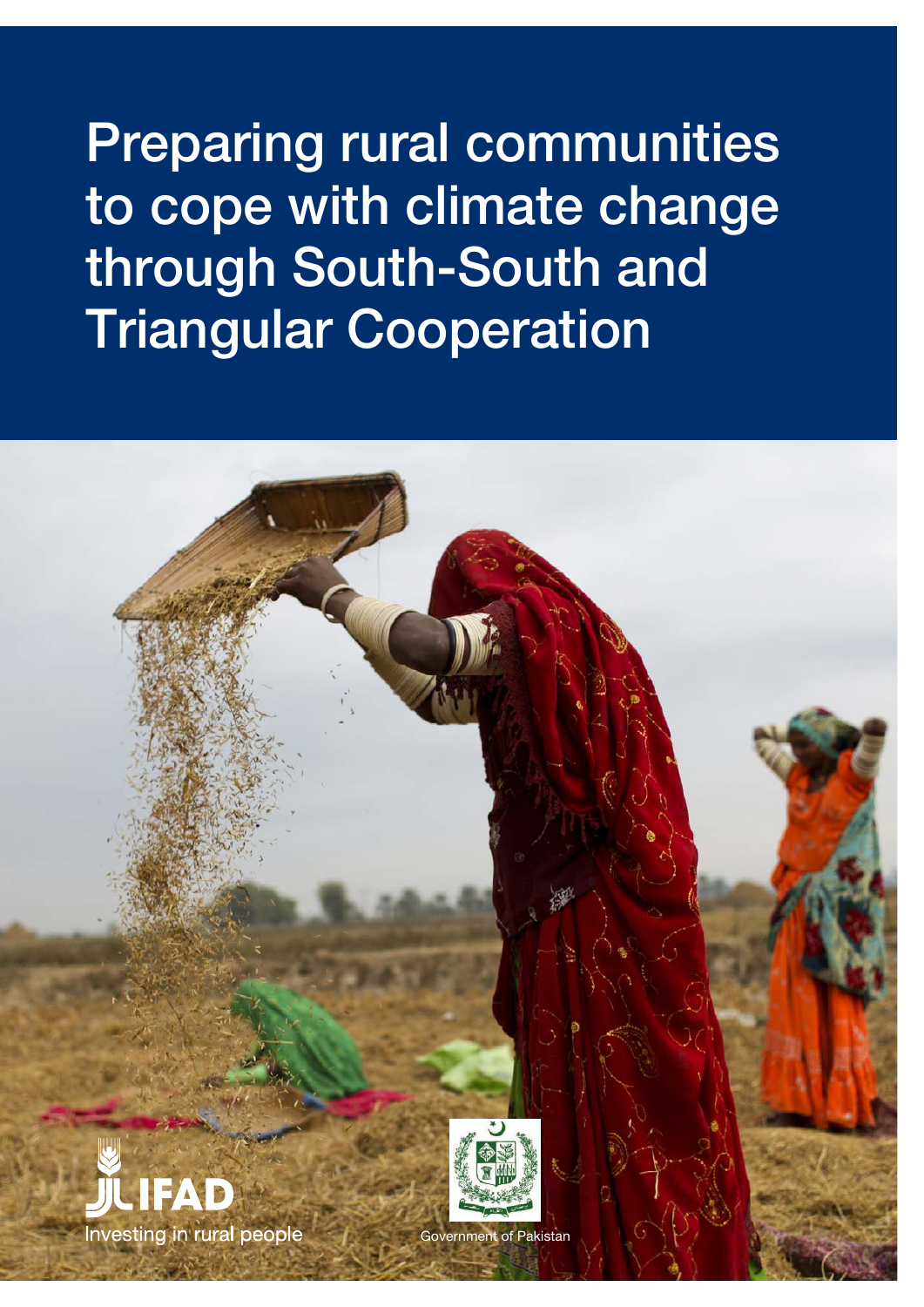Preparing rural communities to cope with climate change through South-South and Triangular Cooperation

 entitled "Preparing Rural Communities to Cope with Climate Change through South-Within the broader context of implementing the Brasilia Declaration and Action Agenda on South-South and Triangular Cooperation,<sup>1</sup> on 14 March 2018, the International Fund for Agricultural Development and the Government of Pakistan organized a one-day seminar South and Triangular Cooperation". The main objective was to share innovative solutions, experiences and knowledge on climate change adaptation and mitigation practices relevant to rural communities and smallholders. The event featured high-level speakers from both Pakistan and abroad, who engaged in discussions about multilateral initiatives to mitigate climate change, national and global policy engagement, the role of national and international research institutions, and the role of international cooperation. The event was also an opportunity to discuss in depth three specific areas in the context of climate change adaptation in Pakistan:

- Water management and water security
- Food security
- Access to markets and value-chain development

The seminar was an opportunity for experts from both Pakistan and the broader development community to contribute to learning on climate change-related solutions that could be embedded in national development frameworks, policies and strategies, as well as financing options. Below are the main outcomes of the discussions of the seminar.

# Climate change is a global concern that must be tackled at the international and national levels

Pakistan's contribution to the emission of greenhouse gases is very limited compared to other countries in the region and beyond, contributing less than 1 per cent of the global output. Yet at the same time, Pakistan is one of the countries most vulnerable to climate-related disasters – including droughts and floods, which have ravaged the country in recent years. As in other countries and regions, the communities most affected by climate change remain poor, marginalized and rural. Adaptation is no longer an option; it is an imperative that must be promoted at all levels to increase the resilience of rural smallholders.

Building resilience to climate change requires working with complex systems. As such, single-option interventions are limited in their effectiveness, and in some cases can exacerbate the effects of climate change and maladaptation. Therefore, effective climate change adaptation and mitigation measures need to be promoted through harmonized cooperation and concerted efforts. Progress has been made over the years, with important milestones such as the Paris Climate Agreement and the adoption of the Sustainable Development Goals, supported by:

• Intergovernmental organizations, which play a key role in helping countries develop effective national policies to deal with the impacts of climate change. Within international organizations, international financial institutions (IFIs) such as IFAD need to boost their assistance to developing countries by facilitating access to international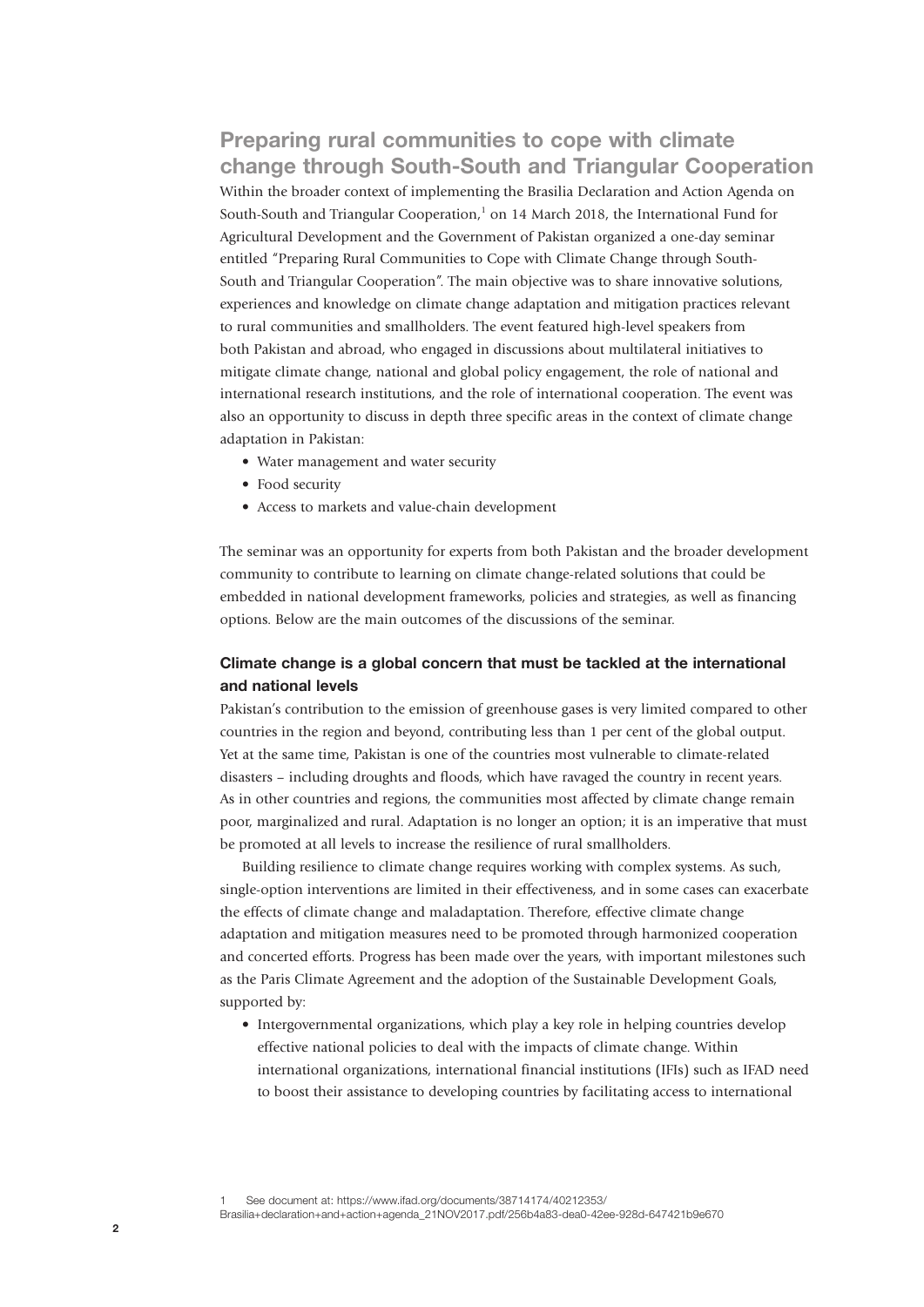

climate finance. Moreover, IFIs should work with communities to enhance their resilience by providing alternative livelihood options – for instance, by investing in renewable energies and promoting low-carbon, climate-resilient development.

• South-South and Triangular Cooperation (SSTC), which offers developing countries a vehicle to cooperate and share technologies and experiences for effective climate-change adaptation, by promoting peer-to-peer learning and scaling up proven best practices from across the globe.

# National policies are insufficient; ownership of country-level strategies to combat climate change must be rooted in rural communities

While effective global and national policies are essential in the fight against climate change, the key to significant impact and results lies in getting rural communities involved and building their ownership. Rural communities are not only some of the most vulnerable to climate-related disasters, but are also some of the main contributors to climate change. In fact, globally, agriculture is the second-largest contributor to climate change – behind energy and ahead of transportation – while unsustainable farming and irrigation practices lead to land degradation and water insecurity.

Highlighting the economic benefits of climate change adaptation for rural communities is key to getting them involved. The climate debate often overlooks how adaptation can sometimes result in economic and financial opportunities for smallholder farmers. Taking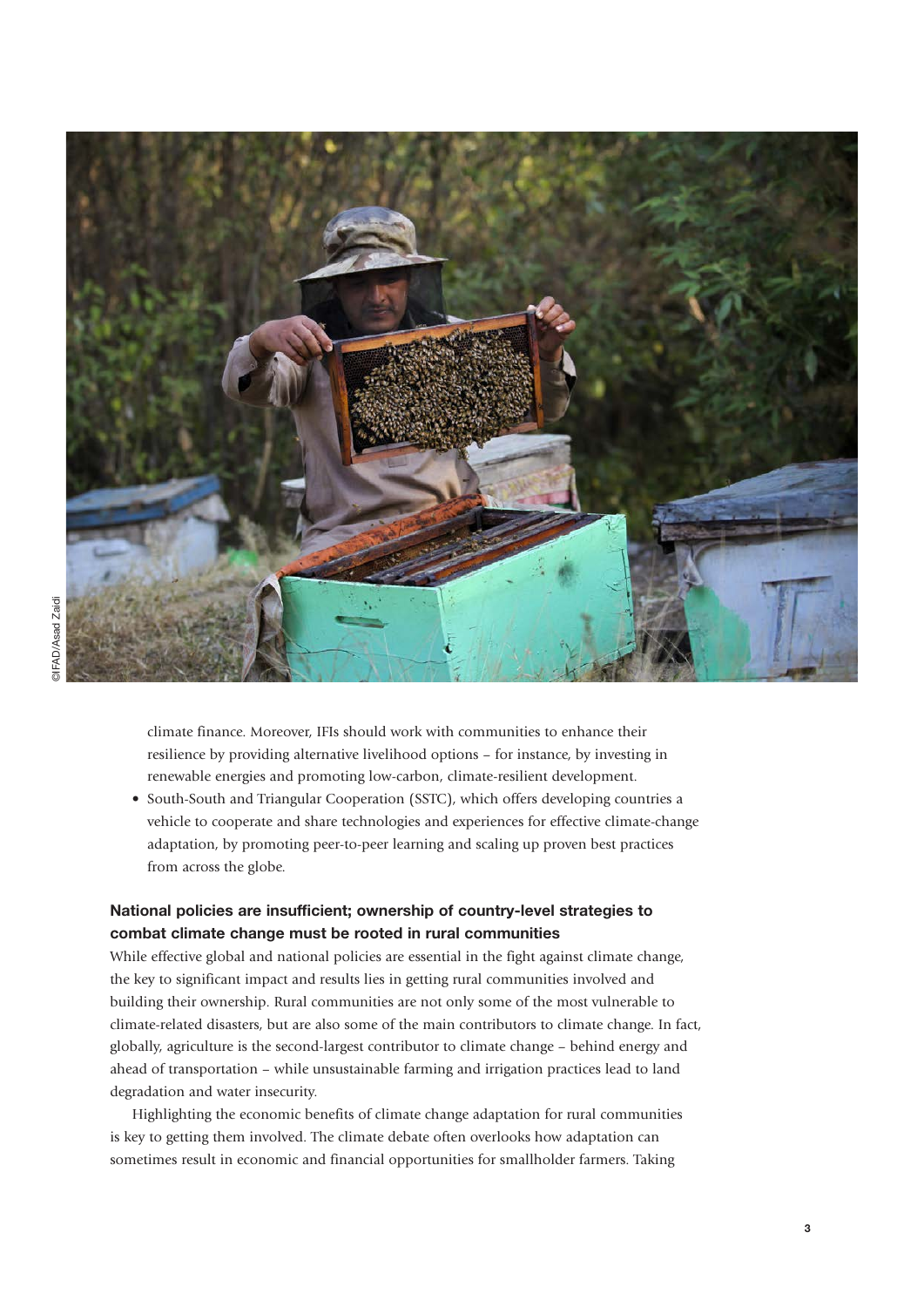

into account long-term climatic patterns and their impact on the markets, farmers can find opportunities to diversify their production and spread climate risk across different sources of income, or sustainably intensify harvests in a more resilient natural environment. The economic benefits of adaptation are many: sustained or increased agricultural production, higher household incomes, enhanced environmental services, greater protection of the agricultural asset base and less vulnerability to extreme weather events.

Global climate change is primarily caused by greenhouse gas (GHG) emissions that result in warming of the atmosphere. The livestock sector contributes 14.5 per cent of global emissions. Promoting innovative technologies and techniques, such as combining pasture management with improved breeds, watering systems and supplementary feeding (i.e. providing livestock with nutrients they normally lack) will not only increase the productivity of farmers, but also provide an opportunity to mitigate the effects of climate change by decreasing GHG emissions. Effective water management is also very important to climate change mitigation, as many agricultural practices aiming to reduce GHG emissions are water-intensive (e.g. high-productivity farms). Coupled with the fact that climate change can put additional stress on the availability of water, sustainable water-management practices are crucial to adapting to and mitigating climate change. An example of improved watermanagement practices has been studied in Punjab, where rice production utilizes almost 24 million-acre feet (MAF) of water under conventional irrigation systems, while the installation of high-efficiency irrigation systems could save up to 5-8 MAF of water.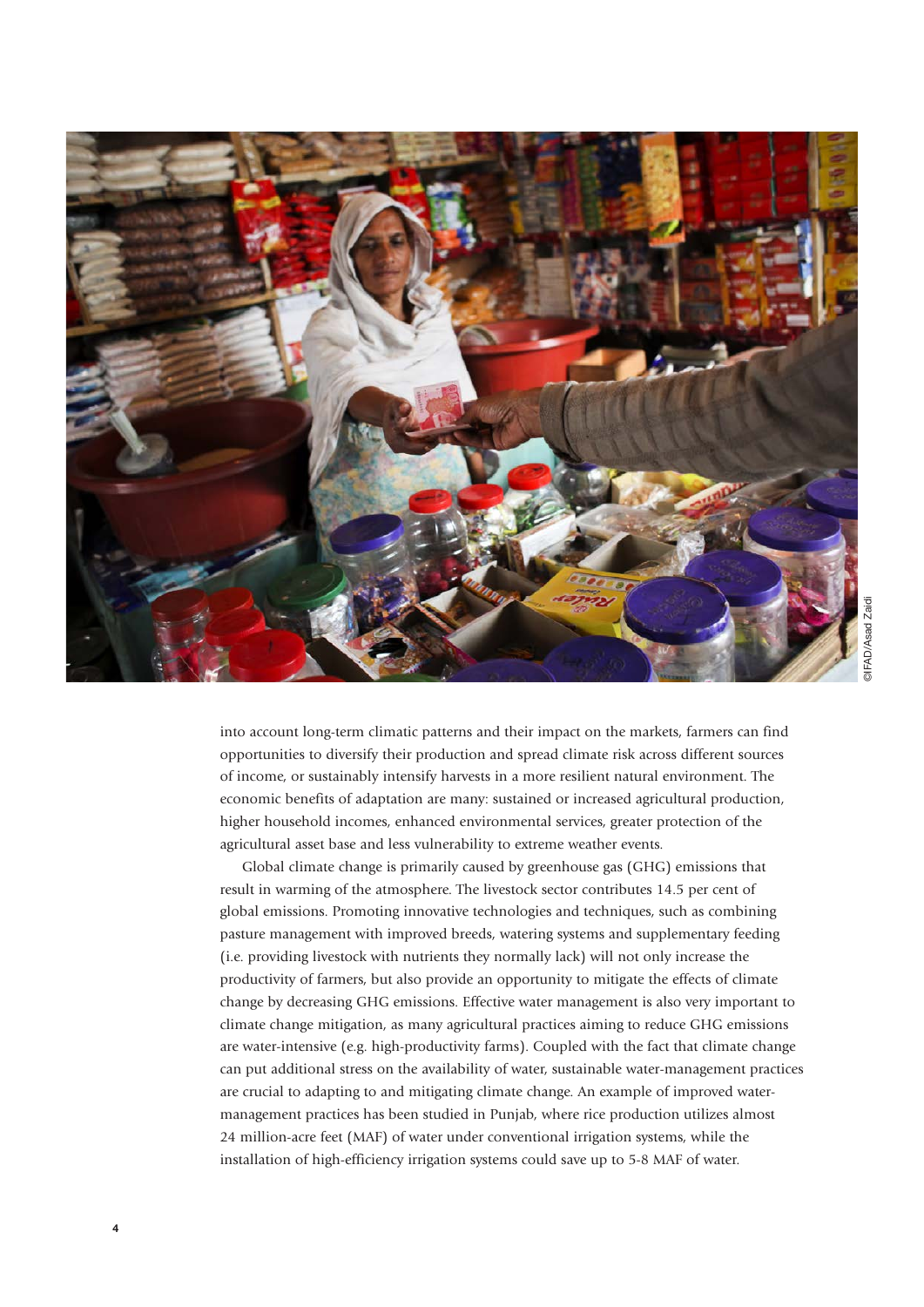

At the global level, there is a strong economic case to invest in agriculture for better food security and rural livelihoods. For example, the world's largest programme for smallholder farmers' adaptation, IFAD's Adaptation for Smallholder Agriculture Programme (ASAP), does not only focus on increasing the adaptive capacity of smallholders, but also attempts to advance an effort to identify and quantify the economic and financial benefits that come from investments in climate-smart agriculture. Economic analysis shows that the 32 countrylevel ASAP investments approved since 2010 will generate and redistribute net benefits worth US\$0.44-1.63 per dollar invested, over a period of 20 years, to smallholder farmers and other project beneficiaries. Similarly, widespread adoption of improved climate-resilient practices in the production of major agricultural staples will provide economic pay-offs and improve the future food security of rural communities under changing climate conditions.

# The role of effective value chain development and the private sector cannot be overlooked

Successful value chain development allows farmers to better access their markets and improve linkages with local and national institutions. Climate-smart agriculture has the potential to offer new opportunities to improve some agricultural value chains – for example, by opening up higher altitude areas for farming, or enabling new types of crops to be grown in otherwise unfavourable climate conditions. To make value chains more climate-resilient, some key aspects to be considered are diversification, climate proofing, green processing technologies, loss and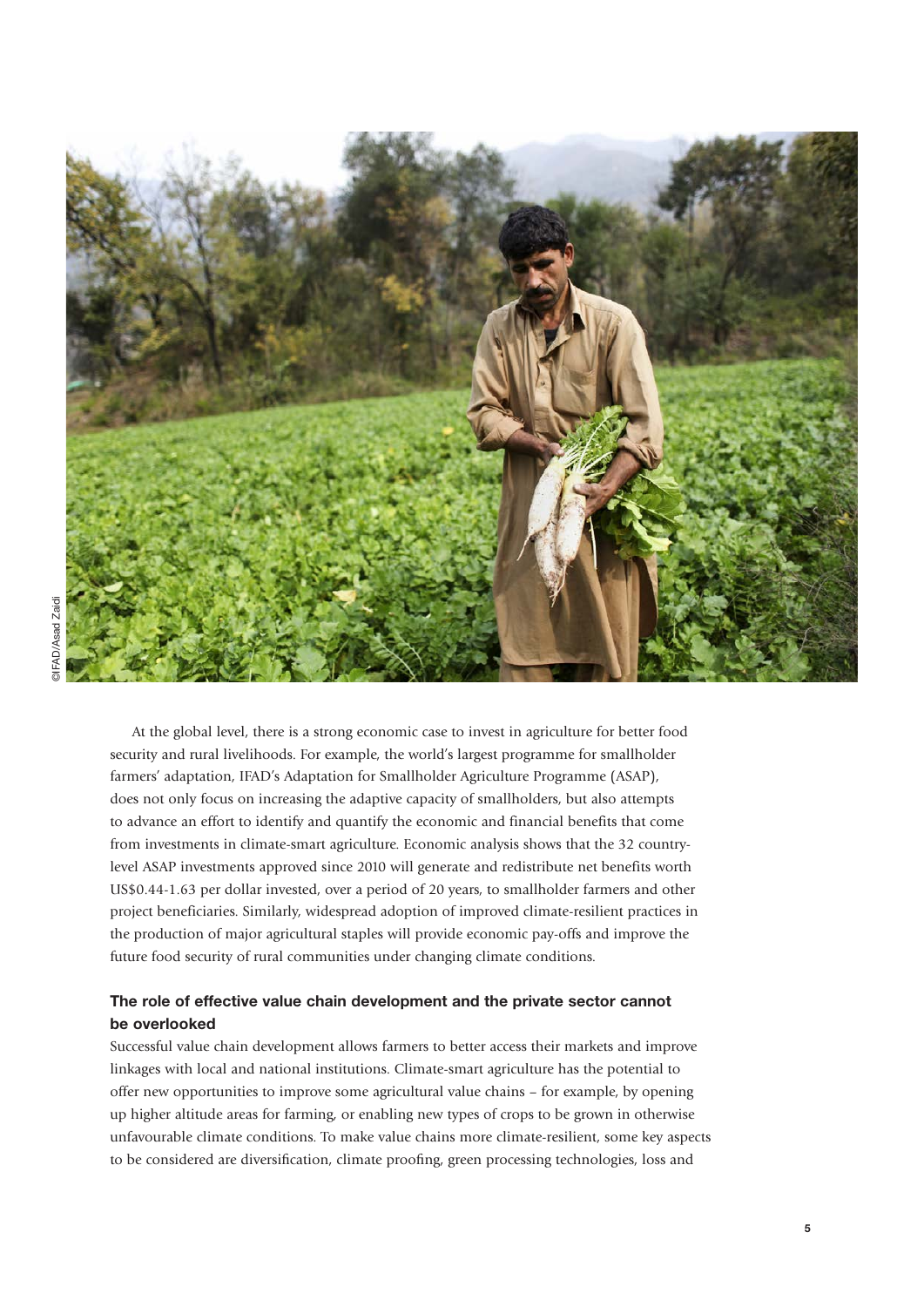

waste management, renewable energy solutions and water conservation. Additionally, value chains can be made more resilient to climate change by improving access to technologies and information. This can be achieved through improving early warning systems, information sharing and social mobilization, as well as raising awareness and removing asymmetries in access to market information.

Private-sector actors other than farmers can play significant roles in promoting climate change mitigation and adaptation throughout the agricultural value chain by providing finance, knowledge, technologies and market incentives. Public agencies and policies can enable positive action among farmers and other private-sector entities through regulation and standards, knowledge management and extension, risk-management institutions, finance mechanisms and stable resource rights for smallholder farmers, among others.

In recent years, public-private partnerships have allowed the public and private sectors to join forces in solving bottlenecks for value chain development. At the same time, there is a growing recognition that smallholder agriculture will have to play a much greater role in the agricultural sector in providing the supply response needed to ensure global food security. IFAD believes that there is scope to more systematically include innovative private-sector approaches in its portfolio through its Public-Private-Producer Partnerships (4Ps) approach. The main objective of the 4Ps approach is to improve the livelihoods of smallholders through leveraging private-sector investments and know-how on access to markets.

The 4Ps approach is used as a "pull" mechanism to finance business plans submitted by private companies and farmers in which both parties propose to enter into a partnership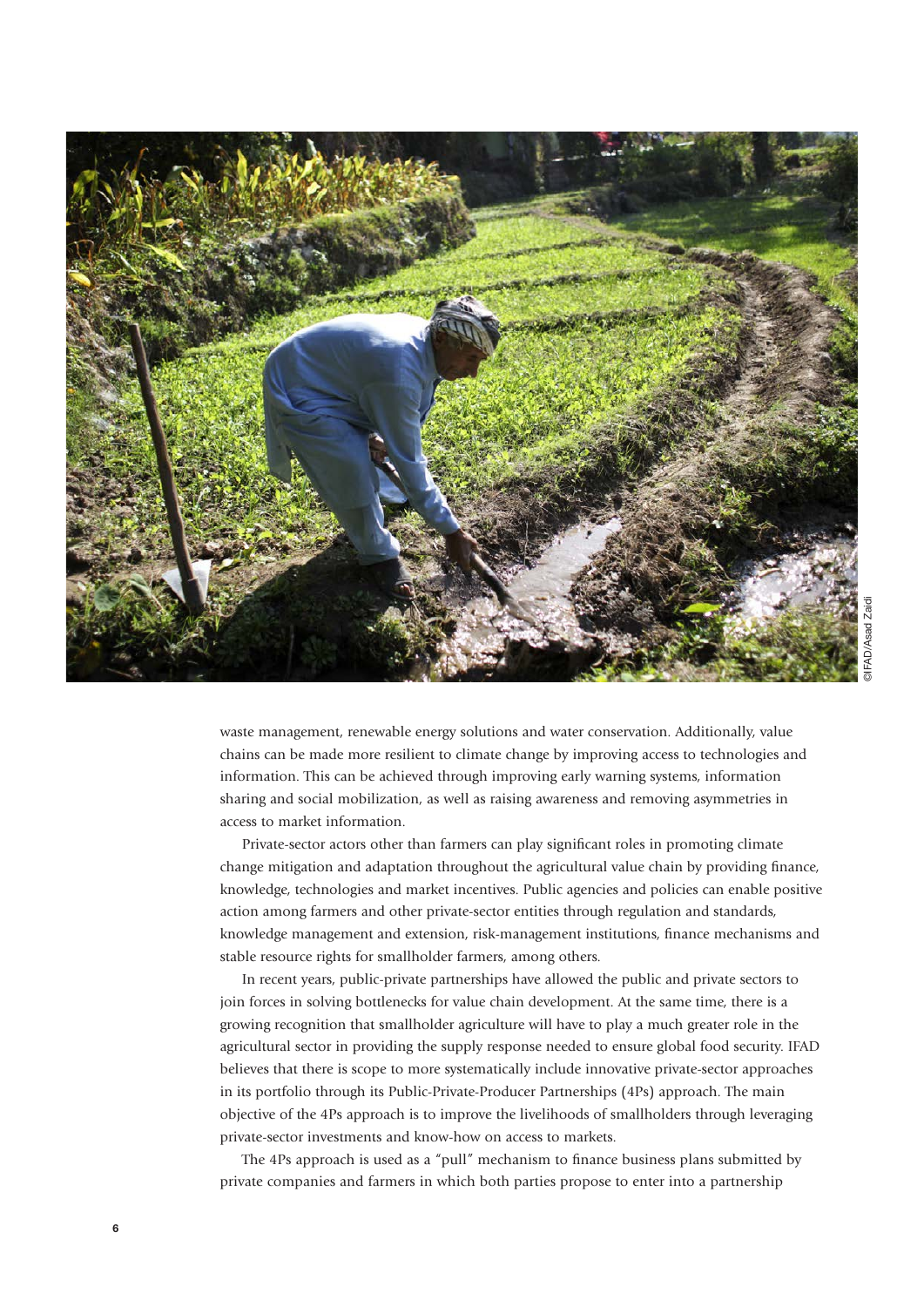

agreement to take risks, invest and share the benefits. For these 4Ps business plans, IFAD financing (via local value chain programmes) focuses on the delivery of public or semi-public goods that are necessary to fill the financing gap of viable business plans and would not otherwise be delivered by the private sector. Using public resources is justified to address a "market failure" where the perceived risks and transaction costs of working with small producers are preventing private companies from starting market-based business relationships. A robust analysis of climate, price and other major risks, along with mitigation measures, is essential at the 4Ps design stage, as climate risks affecting value chains need to be properly addressed.

#### Greater investments in research and development are needed

Moving forward will require greater investments in research and development across different areas, such as greater use of information and communication technologies (ICTs), development and proliferation of early warning systems, availability of data and knowledge banks (and removal of asymmetries of information), and promoting the use of available high-yielding and drought-resistant seed varieties.

Increased policy engagement efforts are also needed, in combination with increased R&D, in order to create an enabling environment that recognizes and supports an integrated approach to scale up climate-mitigation efforts. Engagement with policymakers at the global, national and local level is necessary to ensure support to projects and initiatives that deliver both climate-mitigating and overall poverty-alleviation benefits.